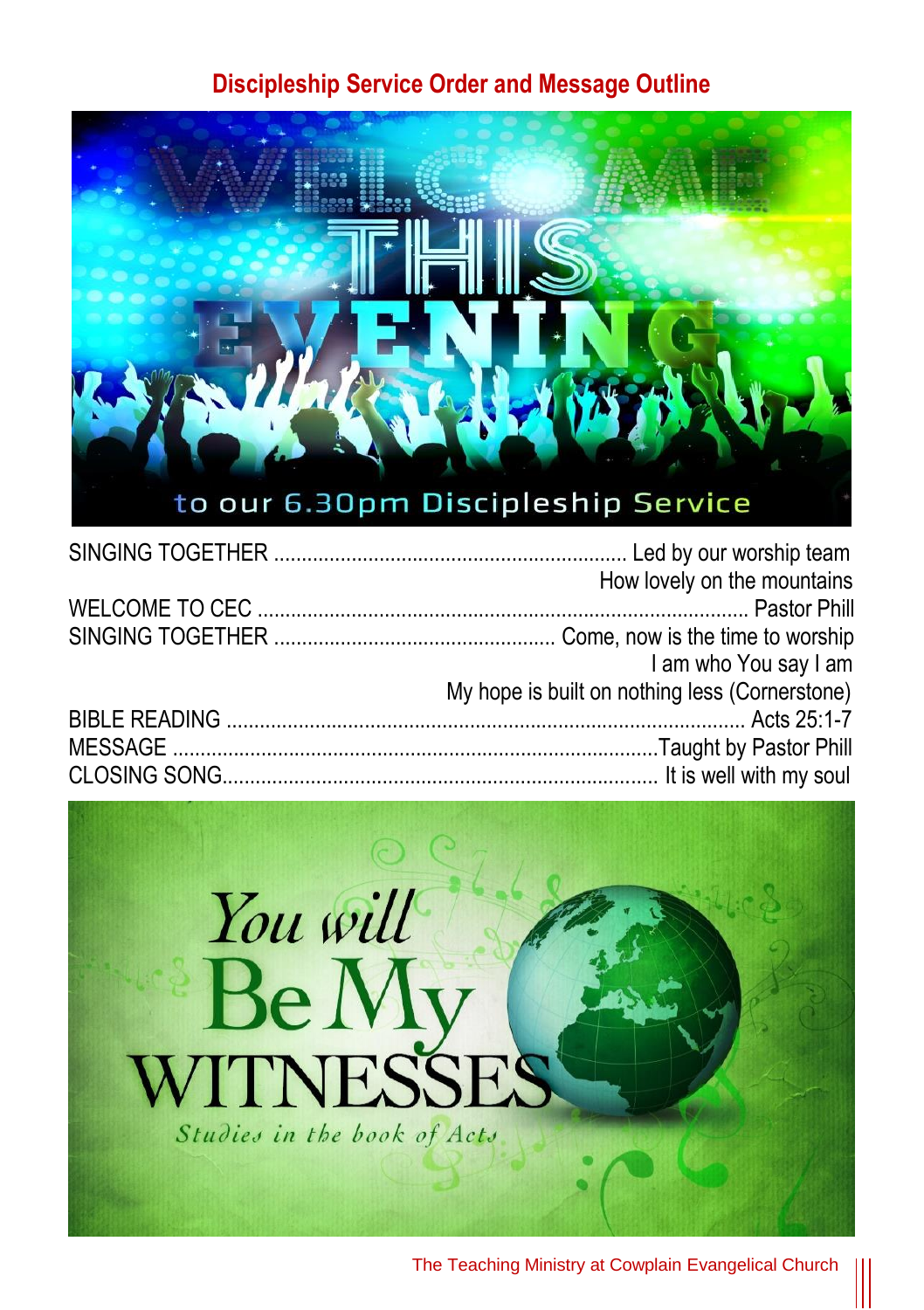| You will be my witnesses#69 |
|-----------------------------|
| Who really is in charge!    |
| <b>Acts 25:1-7</b>          |

**Introduction**

| 1. The power of an innocent and blameless Christian<br><u> 1989 - Johann Barn, mars eta biztanleria</u> |         |  |
|---------------------------------------------------------------------------------------------------------|---------|--|
| 2. The hatred of religious people toward __________________.                                            |         |  |
| 3. The binding power of _________________.                                                              |         |  |
|                                                                                                         |         |  |
|                                                                                                         |         |  |
| 6. Christianity, for all time, stands __________________.                                               |         |  |
|                                                                                                         |         |  |
|                                                                                                         | of God. |  |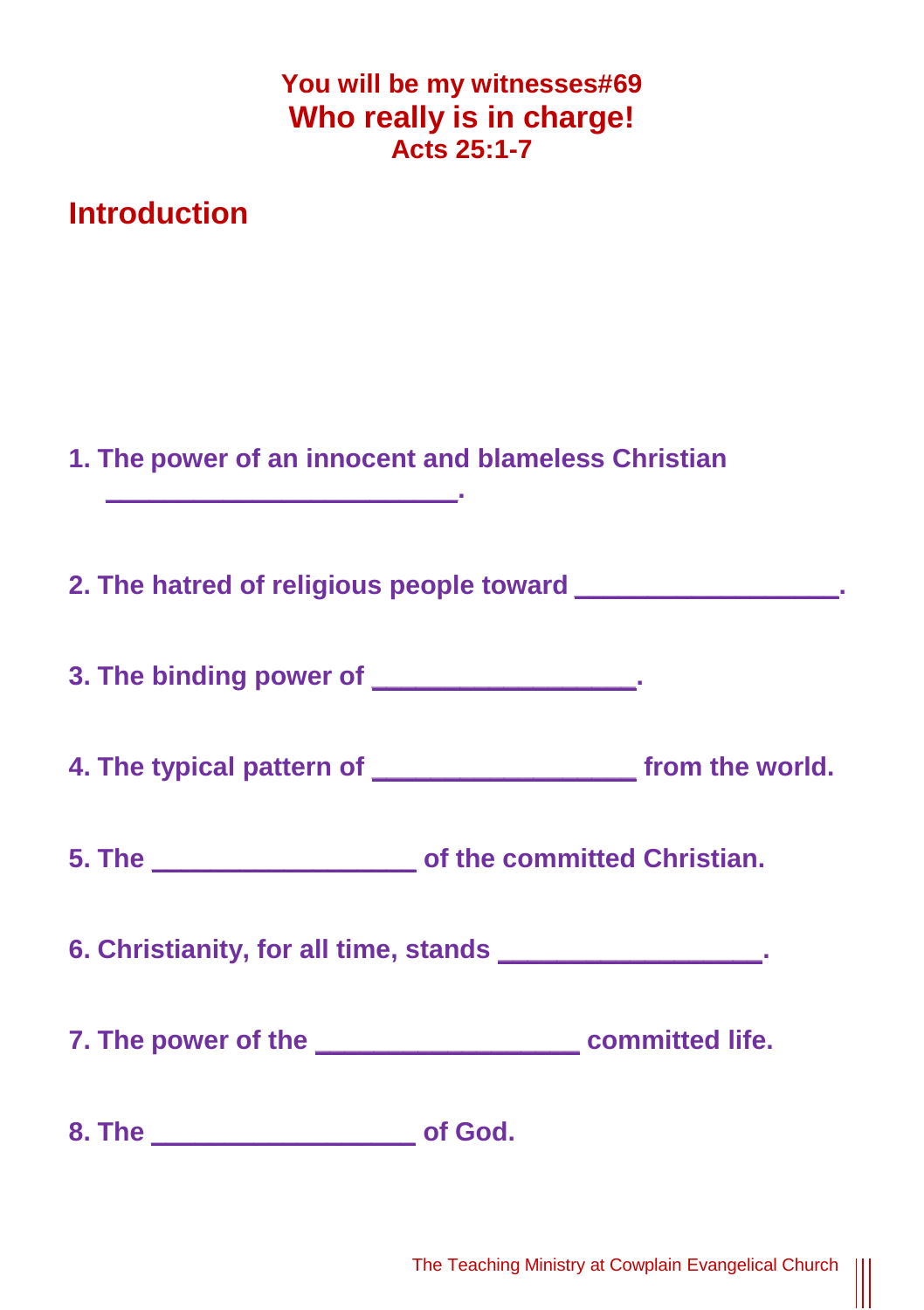## Acts 24:27

| 1. The    | plotted. |
|-----------|----------|
| Acts 25:1 |          |

Acts 25:2

Acts 25:3

John 15:18-19

John 15:20-21

John 15:22-23

John 15:24-25

Romans 6:16

Acts 25:4-5

 $\parallel$